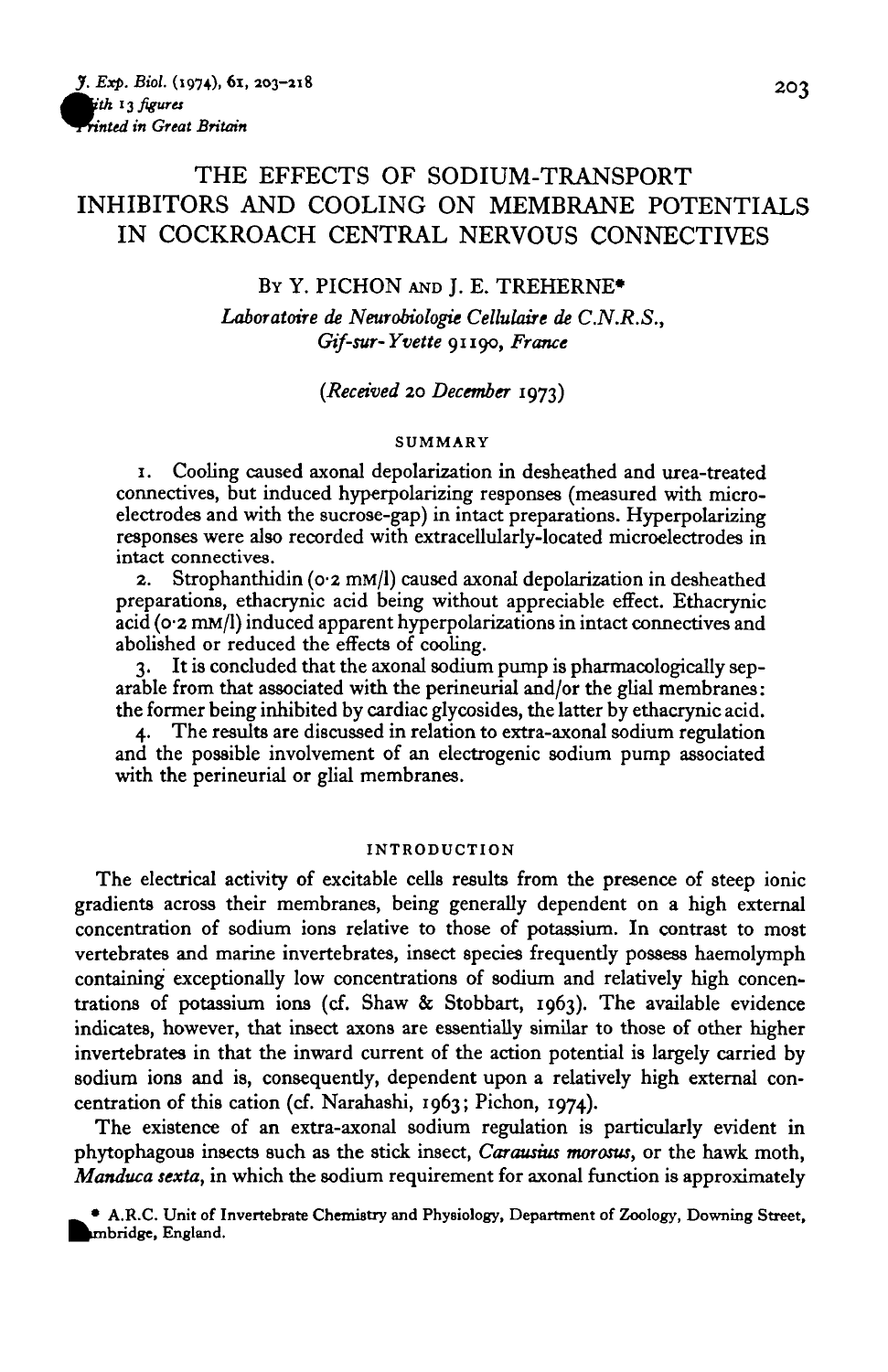an order higher than the relatively low concentration of this cation in the haemolympe (Treherne & Maddrell, 1967 a, *b;* Weidler & Diecke, 1969; Pichon, Sattelle & Lane, 1972). Extra-axonal sodium regulation is also apparent in the cockroach, *Periplaneta americana,* an insect with a relatively high sodium concentration of 157 mM/1 in the haemolymph (cf. Treherne, 1961). This has been inferred from the larger action potentials observed in intact as compared with desheathed connectives (Pichon & Boistel, 1967) and from an equivalent decline in amplitude of the action potentials recorded in connectives in which the blood-brain barrier system was disrupted by brief exposure to hypertonic urea solutions (Treherne, Schofield & Lane, 1973).

It has been proposed that a high extra-axonal sodium concentration would be maintained, by Donnan forces (Treherne, 1962) due to the anionic groups associated with the extracellular acid mucopolysaccharides (Ashhurst, 1961). The activity coefficient of sodium ions associated with such a fixed charge system would, however, be low and would not effectively elevate the concentration of the free cation in the fluid bathing the axon surfaces (Treherne & Maddrell,  $1967b$ ). It has been suggested, therefore, that a transport of sodium ions from the haemolymph, or bathing medium, via the perineurium and possibly the glial elements, would be necessary to effectively raise the extra-axonal sodium level (Treherne, 1967; Treherne & Maddrell, 19676; Pichon & Boistel, 1967; Treherne, 1974).

The existence of such a sodium transporting system could account for some recent observations on the rate of recovery of action potentials in sodium-depleted cockroach connectives (Schofield & Treherne, in preparation). In preparations in which exposure to sodium-free conditions produced a measurable decline in the amplitude of the action potentials it was found that the normally rapid recovery, obtained on return to normal saline, was slowed down in the presence of dilute dinitrophenol  $(5 \times 10^{-5}$  M) or ethacrynic acid ( $10^{-4}$  M). No recovery of the action potentials was observed when sodium-depleted connectives were exposed to lithium saline, despite the observation that lithium ions substitute for those of sodium in maintaining axonal function in desheathed preparations. Rapid recovery was, however, observed in lithium saline in preparations in which the blood-brain barrier was disrupted by brief exposure to hypertonic urea solution.

A simple explanation of the above observations would be that an appreciable proportion of the sodium ions were transported to the axonal surfaces by a mechanism which is sensitive to dinitrophenol and ethacrynic acid, but does not accept lithium ions.

It has been suggested that such a sodium transport could be achieved by the inwardly directed perineurial and/or glial membranes (Treherne & Maddrell, 1967b). It has further been tentatively proposed that this transport could be electrogenic (Treherne & Moreton, 1970; Treherne & Pichon, 1972), thus giving rise to an appreciable positive potential difference between the extra-axonal fluid and the bathing medium. Such a potential can be recorded using microelectrodes (Pichon & Boistel, 1966, 1967). The possibility that such a potential could result from the presence of an anion matrix, represented by the extracellular acid mucopolysaccharide (Ashhurst, 1961), in a manner postulated for vertebrate malignant trophoblastic cells (Hause *el al.* 1970) is hardly acceptable since the so-called 'extracellular' or 'sheath' potential is not recorded in desheathed preparations, despite the fact that ultrastructui^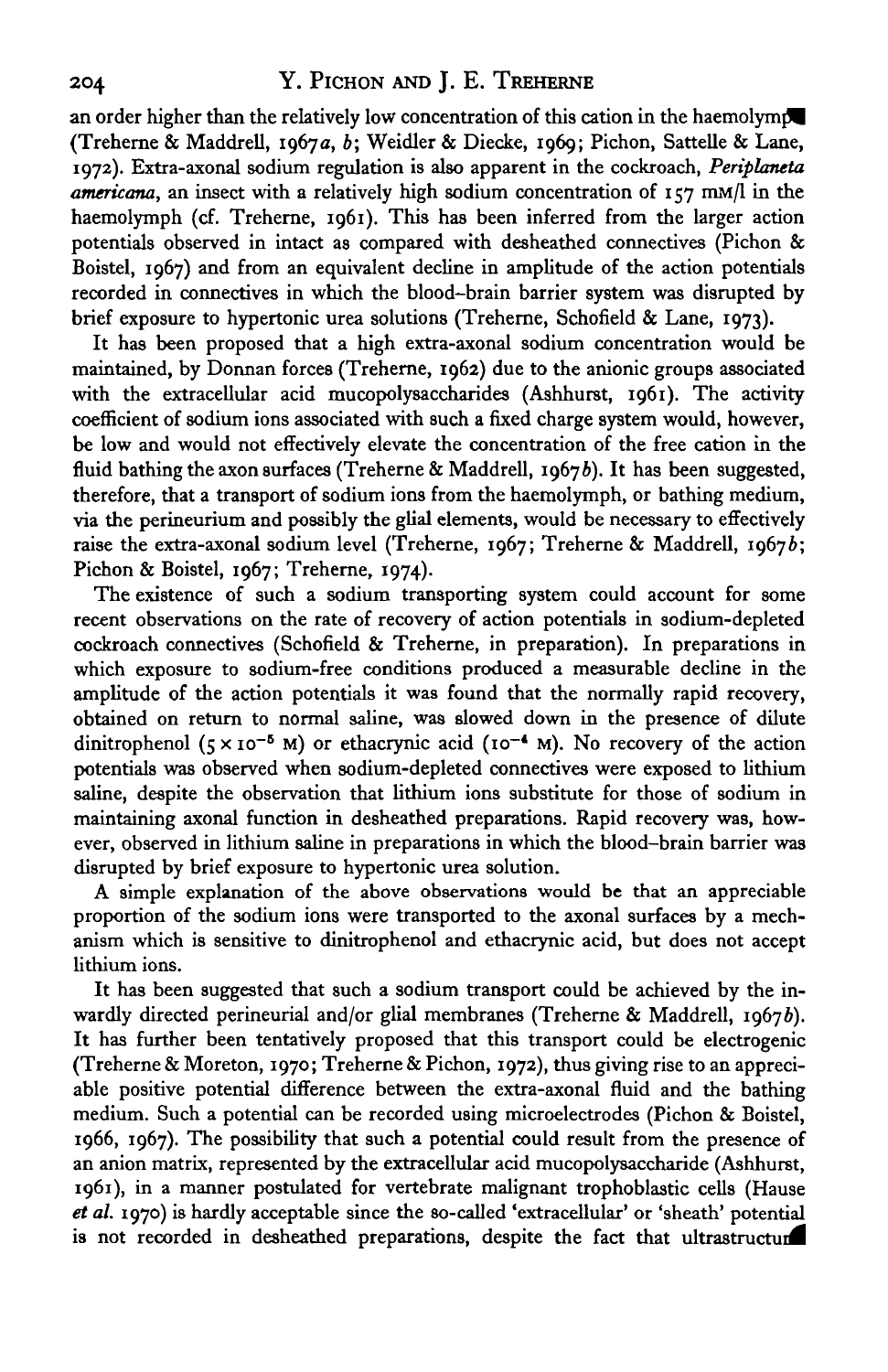

Fig. 1. Schematic representation of the apparent potential profile across the various structural compartments of a cockroach connective. The heavy continuous lines show the potentials measured in previous microelectrode studies; the broken ones represent the possible potential gradients across the glial and perineurial elements, for simplicity and on the basis of ultrastructural evidence (Lane & Treherne, 1970) these are represented as linked compartments.<br>According to this interpretation the 'extracellular' or 'sheath' potential could result either from<br>the differential passive ionic p and/or glial membranes or from an inwardly directed electrogenic sodium pump situated on either of these membranes.

examination shows the extracellular material to be still present (Treherne *et al.* 1970).

At the present time we have, however, very little concrete evidence as to the nature of the 'extracellular' or 'sheath' potential (Fig. 1). It could be conceived that this potential arises: (1) from a differential sensitivity of the inwardly perineurial and/or glial membranes to potassium ions with respect to the outer perineurial surface; (2) from a lower potassium concentration in the extracellular fluid as compared to the bathing medium, possibly related to the activity of a potassium pump; or (3) from the activity of an electrogenic sodium pump located either on the outer perineurial surface or on the inwardly-directed perineurial or glial membranes.

The present investigation was devised to elucidate the mechanism of production of the 'extracellular' or 'sheath' potential using agents which are known to block active transport either physiologically (cooling) or pharmacologically (strophanthidin and ethacrynic acid). The experiments demonstrate mechanisms which are likely to be involved in the regulation of the ionic composition of the extracellular fluid in intact cockroach connectives.

#### METHODS

Intracellular and extracellular recordings were made in the penultimate connectives of the abdominal nerve cord of the cockroach, *Periplaneta americana.* The isolated nerve cords were mounted in a small perspex chamber similar to that described by **Example 1** *et al.* (1970). This chamber consisted of five parallel compartments which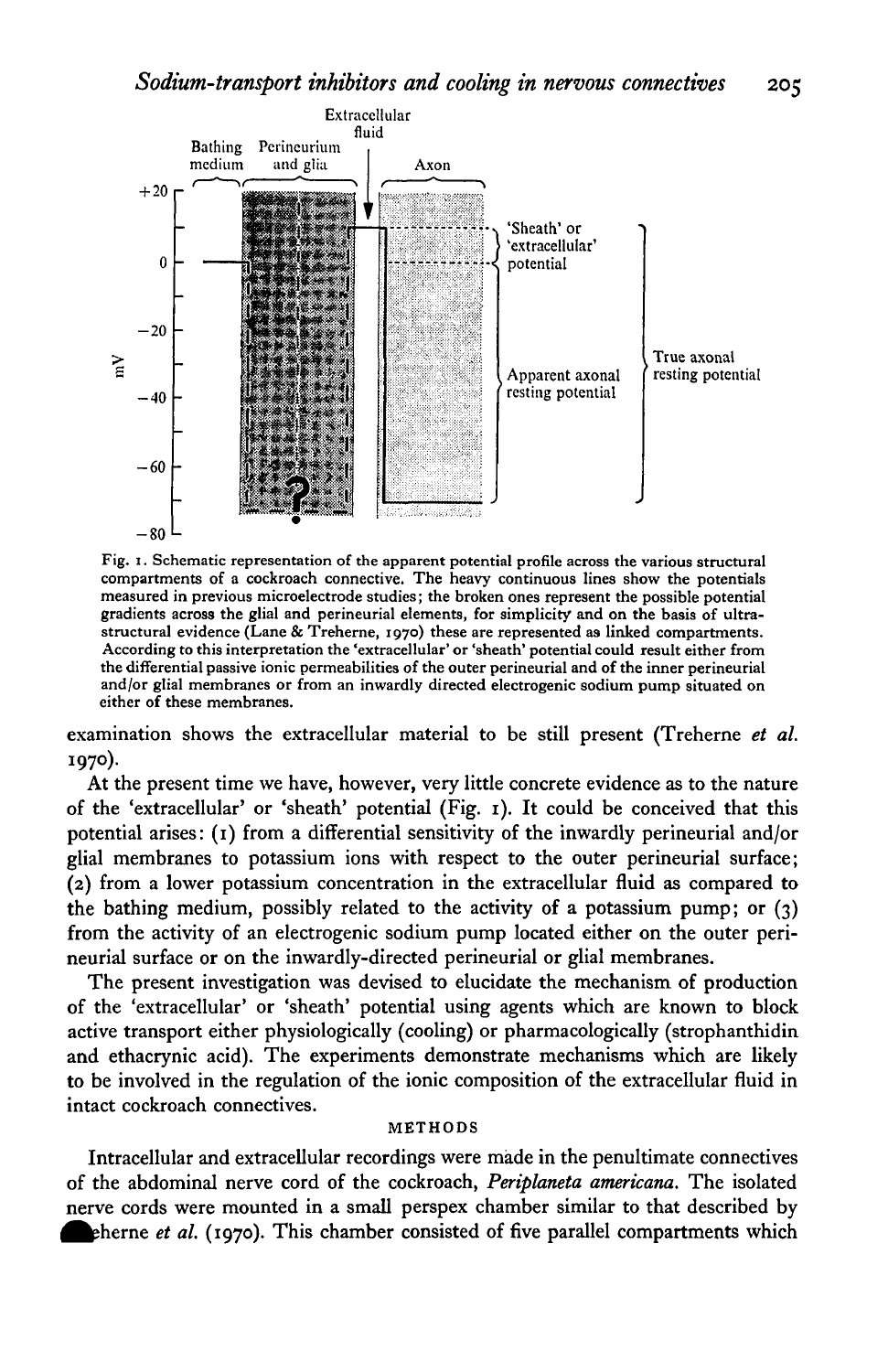were isolated from each other by petroleum jelly seals; the two left-hand compa ments contained normal saline solution and were connected to a Farnell pulsegenerating system through a photon-coupled isolating unit via platinum wires. The middle compartment contained the experimental solution flowing at a regulated rate. It was connected to the indifferent electrode via an isotonic KCl-Agar bridge. The fourth compartment was filled by a continuously flowing isotonic mannitol solution. The right-hand compartment was filled with normal saline or isotonic KC1 solution and was connected to a high-impedance negative-capacitance amplifier via another isotonic KCl-Agar bridge. The glass microelectrodes were filled with 3-0 M-KC1 solution (their resistance ranging between  $\varsigma$  and 20 M $\Omega$ ) and were connected to a second high-impedance negative-capacitance amplifier. Both amplifiers were connected to a Tektronix 602 oscilloscope and to a PED Servotrace SEFRAM pen recorder.

The preparation was laid across the five compartments so that the connectives between the fourth and the fifth ganglia were continuously irrigated by the test solution. The nerve cord was supported at this level on a piece of elastomer resin to facilitate the penetration of the microelectrodes into the connectives. Extracellular recordings were made between the right-hand and the middle compartment across the 'mannitol gap'. The d.c. and action potentials were recorded between the tip of the microelectrode, in intracellular or extracellular positions, and the indifferent electrode.

A two-way stopcock was used to change solutions. In preliminary experiments cooling was achieved by allowing the solution to flow through a length of catheter tubing contained in a Dewar flask filled with a mixture of sea water and ice. With this system cooling below 10 °C was rarely achieved within the chamber and was not easily reproducible. Cooling was routinely achieved by short applications of a 'Quik-Freeze' spray (MS240, Miller Stephenson Chemical Company) to the tubing connecting the reservoir to the stopcock. Rapid cold pulses to temperatures as low as 6-o °C could thus be obtained. Using this system it was also possible to cool the preparation at any time during perfusion with test solution or the application of drugs. The strophanthidin in these experiments was produced by Sigma and ethacrynic acid by Merck, Sharp and Dohme.

The normal saline contained 213.3 mm/l Na+, 3.1 mm/l K+, 10 mm/l Ca<sup>2+</sup>, 233.1 mM/l Cl<sup>-</sup>, o-1 mM/l PO<sub>4</sub>H<sub>2</sub><sup>-</sup> and 2-1 mM/l CO<sub>3</sub>H<sup>-</sup>. A relatively high calcium concentration was employed to take account of the observation of Pichon & Boistel (1967) and Wilson (1973) which indicate that the effective extra-axonal calcium level probably exceeds the 1.8 mm/l in the saline of Yamasaki & Narahashi (1959). The high potassium solution which was used to test the accessibility of the extra-axonal fluid to externally applied ions (i.e. the effectiveness of the blood-brain barrier) contained 217 mM/1 KC1.

#### **RESULTS**

## *Effects of reduced temperature on intact connectives*

Cold temperature pulses were observed to affect the intracellularly recorded action potentials, which were greatly increased in duration, and to produce an appreciable hyperpolarization (Fig. 2). An equivalent hyperpolarization was also recorded,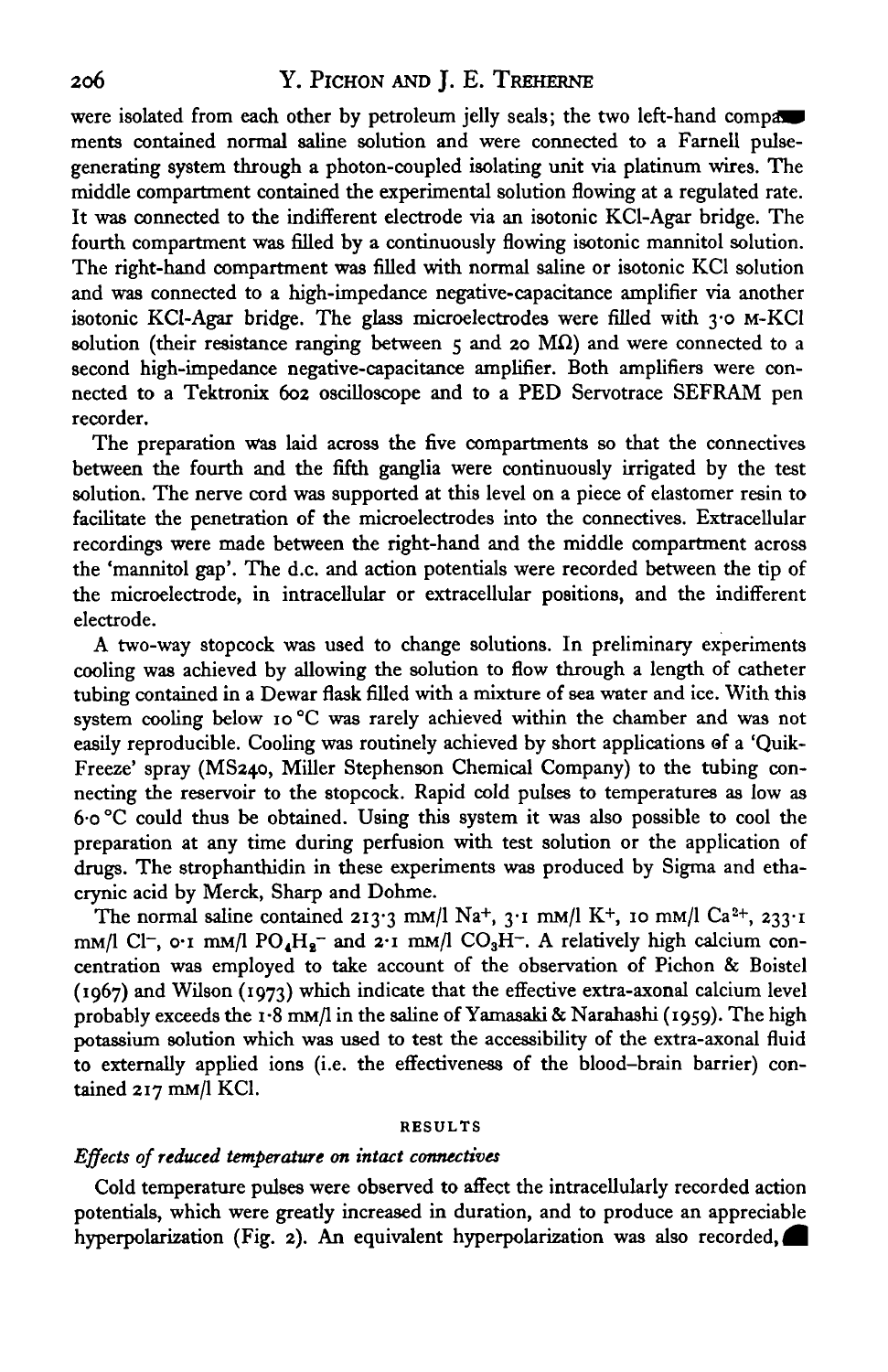

Fig. 2. The effect of reduced temperature (indicated by the continuous recordings at the top of the illustration) on the resting and action potentials and on the 'extracellular' potential. The intracellular recordings were

response to reduced temperature, when the tip of the microelectrode was withdrawn into an extracellular position adjacent to the surface of the giant axon. The latter result suggests that the hyperpolarizing response does not arise at the level of the axonal membrane.

Sucrose-gap recordings, which were performed to preclude any possible pinholing effects produced by microelectrodes, confirmed the above observations. As with microelectrodes, distinct hyperpolarizations were induced by cold-pulses under sucrose-gap conditions (Fig. 3). For temperatures below about 19 °C, the extent of these hyperpolarizations showed an approximately linear relation with the extent of the temperature reduction (Fig. 4). For smaller excursions, the recorded potential was rather insensitive to temperature.

Occasionally, more complex responses were recorded during exposure of intact connectives to low-temperature pulses (Fig. 5). In such preparations a small drop in temperature resulted in a slight depolarization, a pronounced hyperpolarizing **in** mponent becoming increasingly apparent with successive decreases in temperature.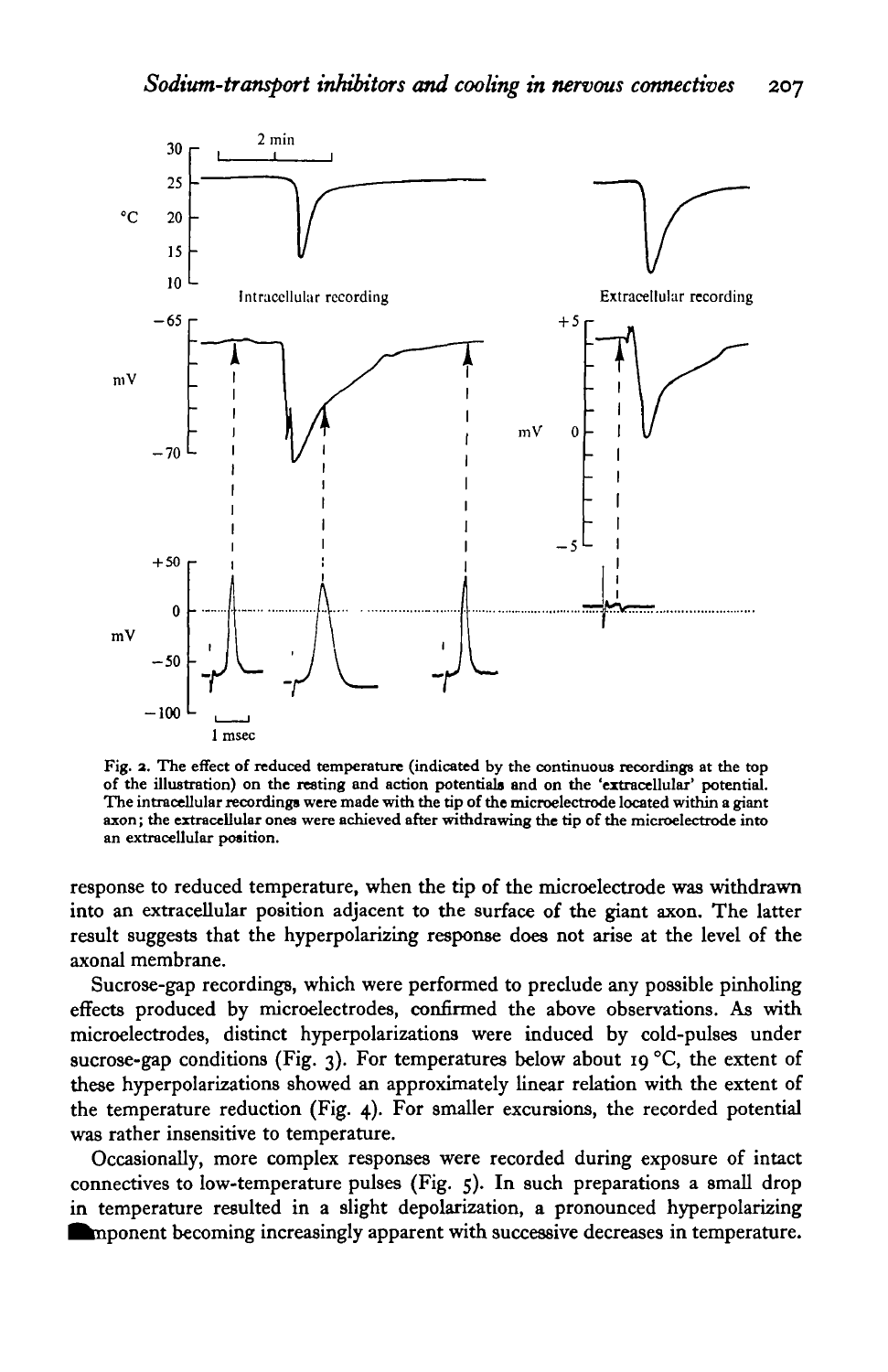

Fig. 3. The effects of successive cold-pulses on the d.c. potential recorded in an intact connective using the 'aucrose-gap' technique.

## *Effects of low temperature on desheathed connectives*

In contrast to the situation in intact connectives, low-temperature pulses induced depolarizing responses in desheathed preparations (Fig. 6). An apparently linear relation exists between the depolarization and the extent of the temperature reduction (Fig. 7). No initial insensitive phase was observed, as with the hyperpolarizing responses observed in intact connectives.

The above results suggest an explanation of the complex responses to cold-pulses recorded in some intact preparations (Fig. 5). It seems reasonable to suppose that the slight depolarizations induced by small temperature changes arise at the level of the axonal membranes, such responses being predicted from the initial region of insensitivity of the extracellular potential to small temperature reductions (Fig. 7). According to this interpretation the hyperpolarizing responses, which would only become apparent with larger temperature reductions (Fig. 4) result from extra-axonal effects, presumably at the level of the perineurial and/or glial membranes.

### *Effects of urea-treatment on cold responses*

Exposure of intact connectives to hypertonic urea solution  $(3.0 M)$  for 30 sec was found to result in a reversal of the cold response, a depolarization being recorded follow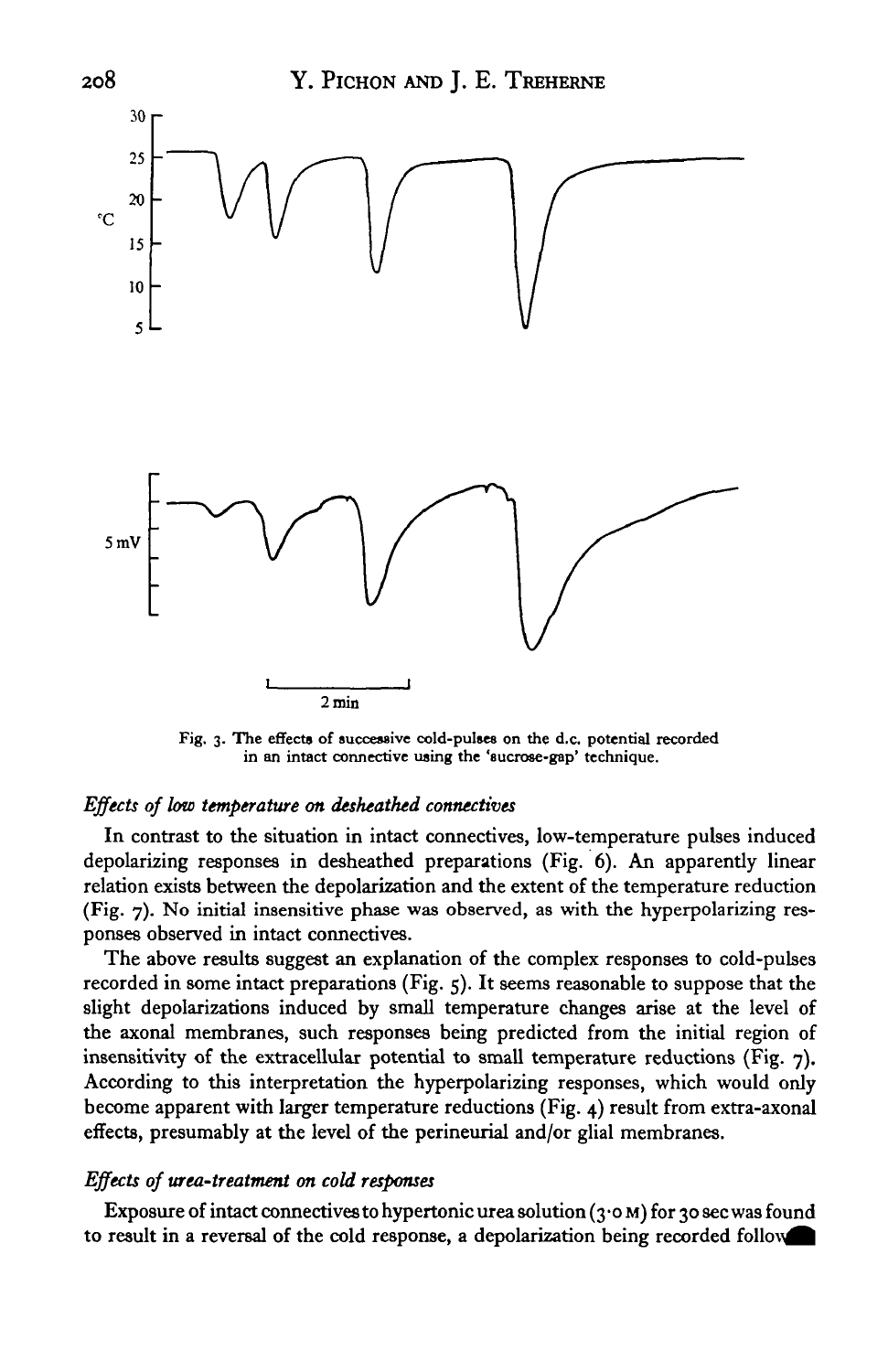

Fig. 4. The relation between temperature and the extent of the cold-induced hyperpolarizations recorded in an intact connective using the 'sucrose-gap' technique.



Fig. 5. Complex responses to successive cold-pulses recorded in an intact connective using the 'sucrose-gap' technique.

urea-treatment (Fig. 8). The change in the polarity of the cold response produced by urea-treatment was correlated with alterations in the potassium-induced d.c. potential changes (Fig. 9). The initial potassium-induced potential change, illustrated in Fig. 9, can be interpreted as a depolarization of the outwardly directed perineurial membrane, which is associated with a restricted intercellular access of potassium ions the axonal surfaces resulting from the presence of perineurial tight junctions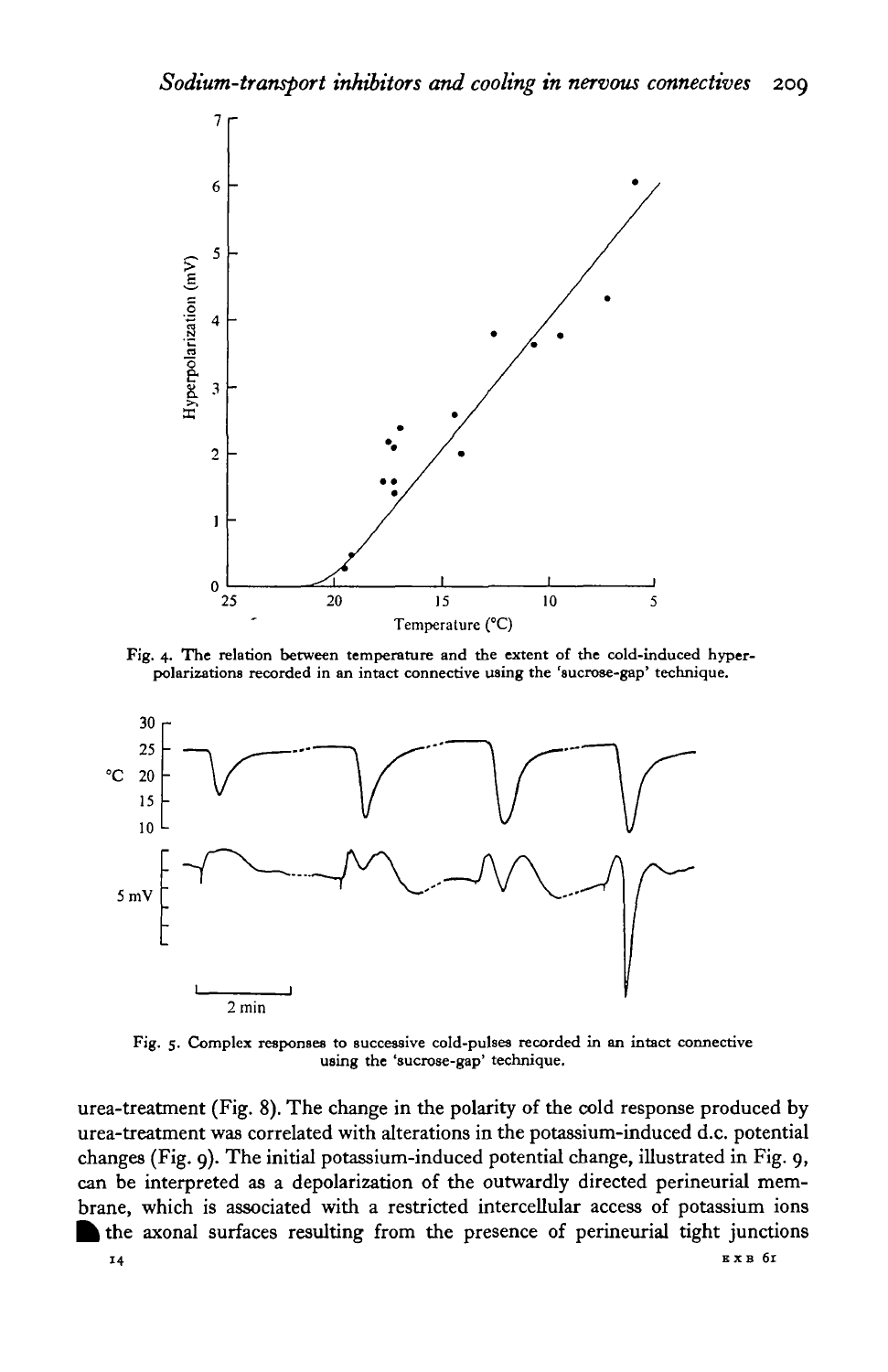

**Fig. 6. ' Sucroae-gap' recording showing the effects of cold-pulses on d.c. potentials in a desheathed connective.**

(Treherne *et al.* 1970). The smaller and slower depolarizing response to high-potassium saline, obtained after urea-treatment, has been identified as the axonal depolarization resulting from potassium entry allowed by the disruption of the peripheral bloodbrain barrier associated with the perineurium (Treherne, Schofield & Lane, 1973).

## *Effects of strophanthidin*

As in a previous investigation with ouabain (P. K. Schofield & J. E. Treherne, in preparation) this cardiac glycoside was found to exert effects at the axonal level. This is illustrated for a desheathed preparation in Fig. 10 in which it can be seen that  $o \cdot 2$  mm/l strophanthidin produced a depolarization with a reduction in the amplitude of the response to a cold-pulse. This cardiac glycoside could not be used, therefore, to distinguish between the axonal and extra-axonal potential changes induced by low-temperature pulses.

Strophanthidin produced no appreciable effect in intact preparations, presumably because it could not penetrate the blood-brain barrier to reach the axonal surfaces or, alternatively, because it acted simultaneously on both inner perineurial and axonal membranes. The lack of an effect on the amplitude of the action potentials does not, however, accord with the latter hypothesis.

## *Effects of ethacrynic acid*

In contrast to cardiac glycosides ethacrynic acid was found to produce little effect on the axonal responses in desheathed connectives (P. K. Schofield & J. E. Treherne, in preparation). This result was confirmed in the present investigation, there being no appreciable effect of  $\circ$ 2 mM/l on the d.c. potential or the cold response in desheathed preparations (Fig. 11).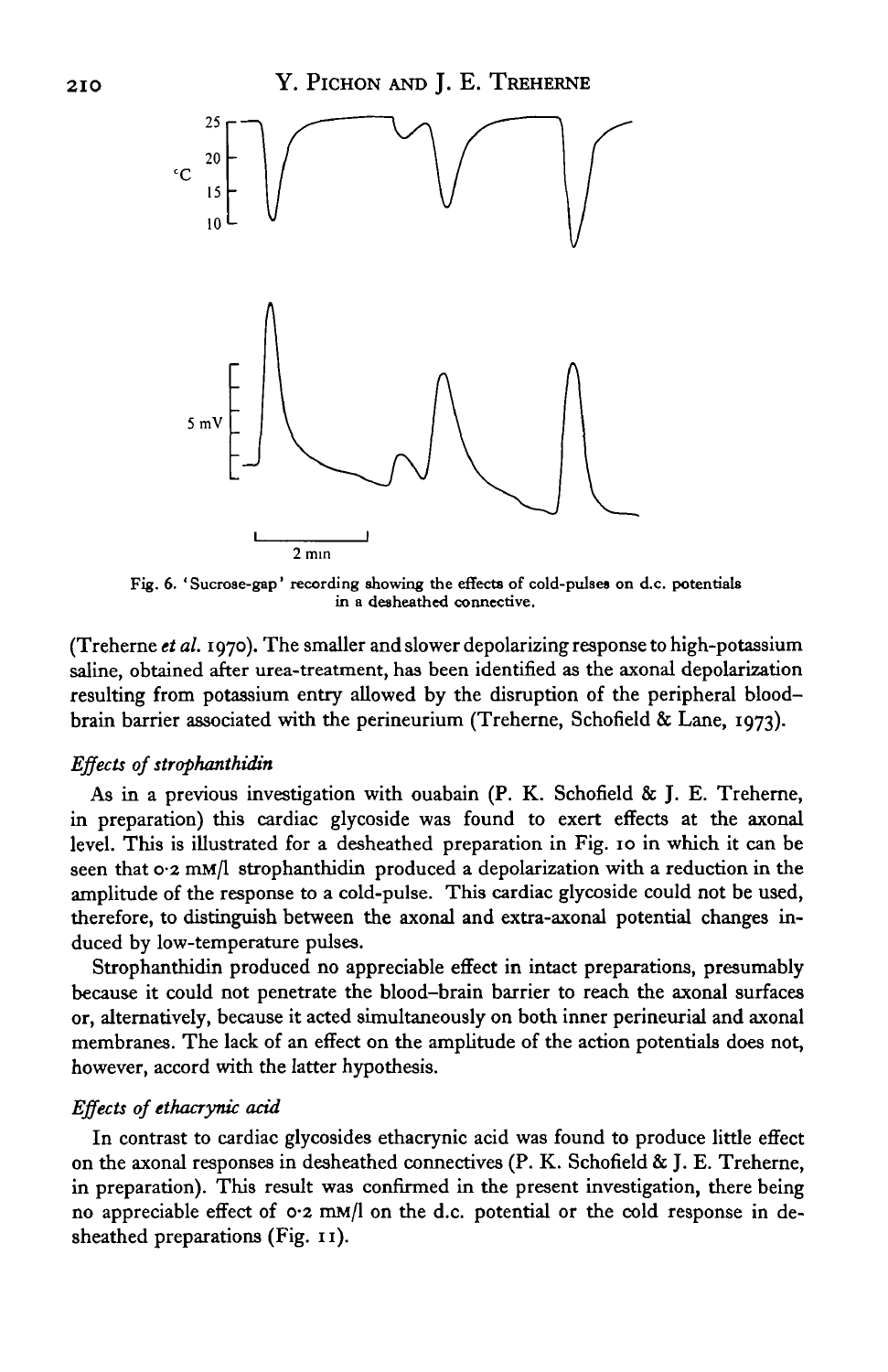

Fig. 7. The relation between temperature and the extent of the cold-induced depolariza**tions recorded in a desheathed connective. ' Sucroae-gap' recording.**

Application of 0.2 mM/l ethacrynic acid to intact connectives, on the other hand, was found to produce a hyperpolarization under sucrose-gap conditions (Fig. 12) or with intracellularly-located microelectrodes (Fig. 13). Short exposure to ethacrynic acid resulted in a decrease in the cold-induced hyperpolarization (Fig. 12), more prolonged exposure abolishing the response to cold shocks (Fig. 13).

In two experiments (one using intracellular microelectrodes and the other the sucrose-gap technique) no appreciable hyperpolarization was recorded following exposure of intact connectives to 0-2 mM/1 ethacrynic acid. In these preparations the cold-induced hyperpolarizations were retained at full amplitude, and it is concluded that at this critical concentration there was an insufficient access of ethacrynic acid to the site of action.

#### **DISCUSSION**

Two types of electrical responses to cooling have been described: a hyperpolarization, in intact connectives, and a depolarization in desheathed preparations and in those in which the blood-brain barrier was disrupted by exposure to hypertonic urea solution.

The axonal depolarization induced by cooling of desheathed preparations conhas the earlier observations of Wilson (1973), who showed that the extent of the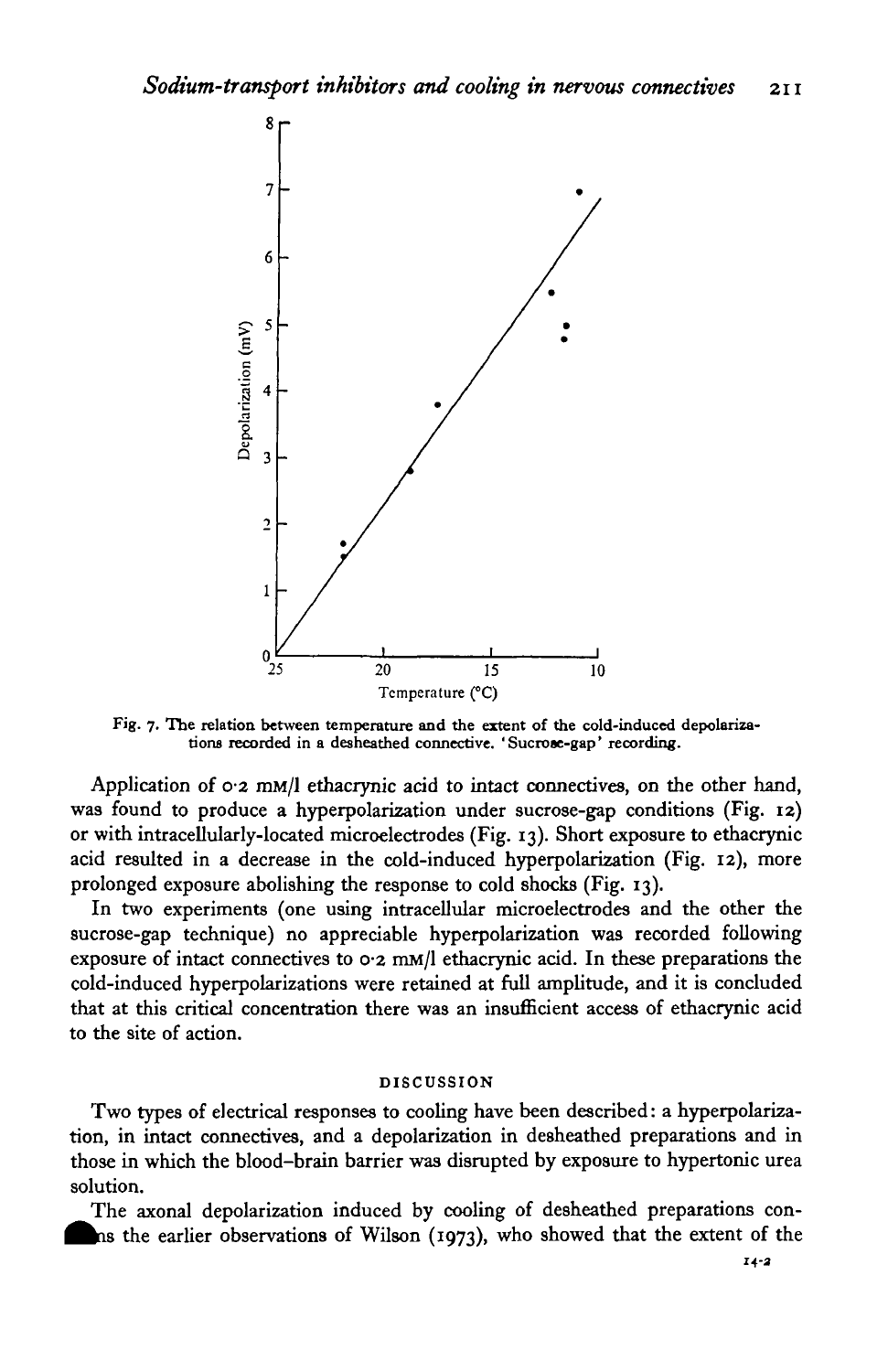

**Fig. 8. The effects of urea treatment on the electrical responses to cooling recorded from a giant axon with an intracellularly located microelectrode. The first recording shows the effects of reduced temperature on the intact connective, the second, that produced following 15 sec exposure to hypertonic urea solution.**

depolarization was greater than would be predicted from thermodynamic changes resulting from temperature reduction. Wilson also observed that exposure to ouabain reduced the depolarization almost to that which would be predicted on thermodynamic grounds. This, and other evidence, led Wilson to discount the effects of cold-induced changes on the passive permeability properties of the axon membrane. Depolarization appeared, in fact, to result largely from the accumulation of potassium ions at the axonal surfaces, rather than from any direct effects on a hypothetical electrogenic pump situated on the axon membrane. The accumulation of potassium ions was postulated to result from the inhibition of uptake by a linked sodiumpotassium pump situated on the membranes adjacent to the extra-axonal fluid. The restricted dimensions of the extra-axonal fluid layer *(ca.* 200 A) formed by the closely applied glial membranes (cf. Smith & Treherne, 1963; Treherne *et al.* 1970) would tend to exaggerate this effect.

The hyperpolarizing responses to cold-pulses, recorded in intact connectives with both intracellularly-located microelectrodes and with the sucrose-gap, are clearly separable from the depolarizing responses which occur at the axonal level. This can also be seen from the hyperpolarization recorded when the tip of the microelectrode was withdrawn into an extracellular position in intact preparations. The hyperpolarizing responses to cooling can thus be attributed to effects on the glial and/or the perineurial membranes.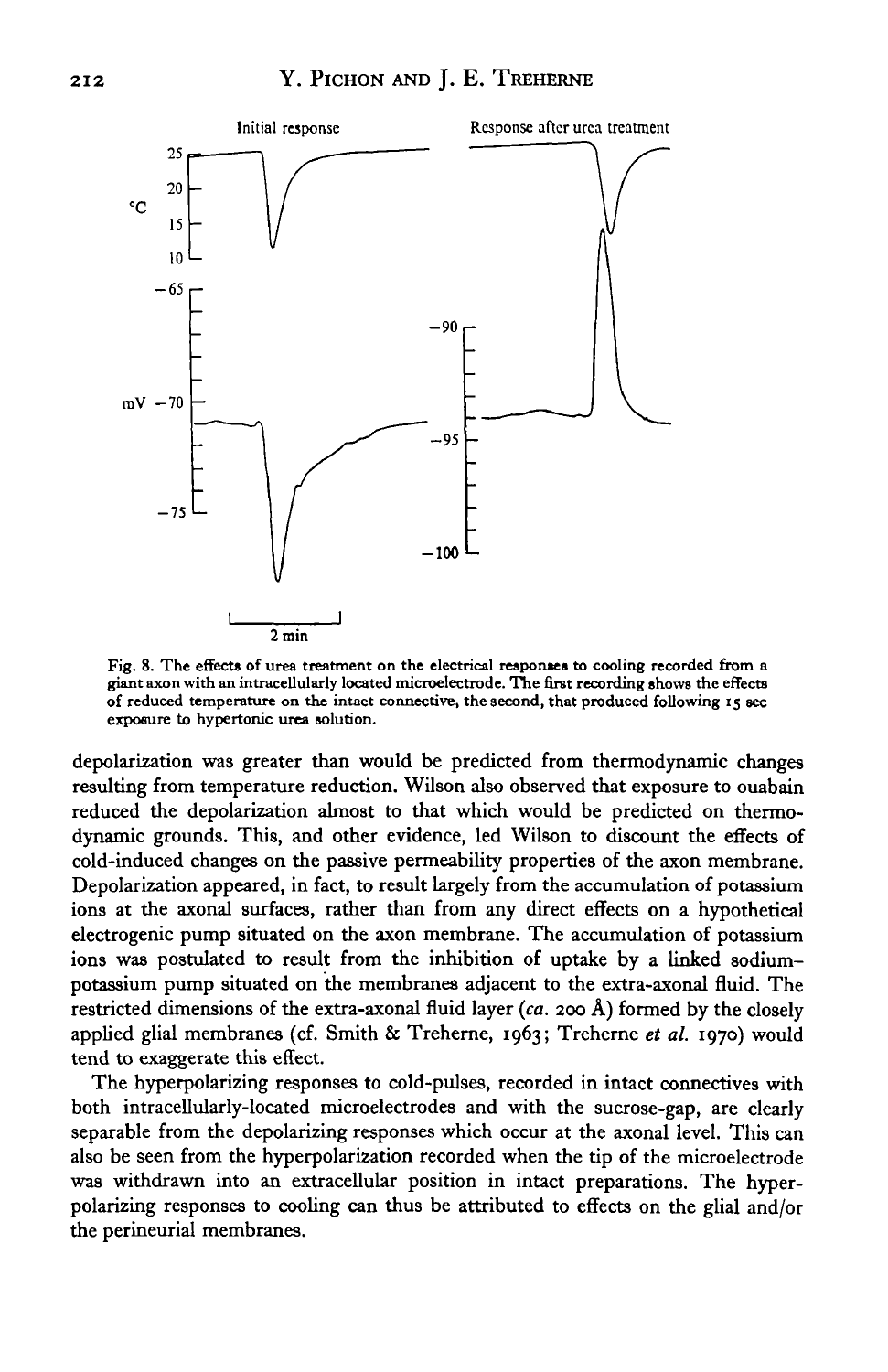

Fig. 9. The effects of a 15 sec exposure to hypertonic urea solution on the d.c. potentials recorded using the 'sucrose-gap' technique. The change in the polarity of the response to cooling (A) was accompanied by a reduction in the extra-neuronal potential change induced by exposure to saline in which the sodium was replaced by 214 mm/l K<sup>+</sup> (B). The black bars indicate periods of exposure to high potassium saline.

The fact that the cold hyperpolarization (measured in axons in intact connectives) is converted to an equivalent depolarization (in urea-treated or desheathed preparations) implies that the glial and/or perineurial hyperpolarization must be larger than the axonal depolarization in intact connectives. The cold-induced hyperpolarizations measured with the microelectrode tip in an extracellular position were, however, generally only of similar magnitude to the axonal depolarizations. This could be due to attenuation caused by a poor electrical seal being made along the relatively long path of the electrode through the tissues.

The hyperpolarizing effects of ethacrynic acid on intact connectives suggest that the cold-induced hyperpolarizations could result from the inhibition of extracellular cation regulation. This supposition is supported by the demonstrated abolition of cold responses following exposure of intact connectives to ethacrynic acid. As dilute ethacrynic acid produced no appreciable axonal effect it can reasonably be concluded that this compound exerts its effects at the level of the glial and/or perimembranes.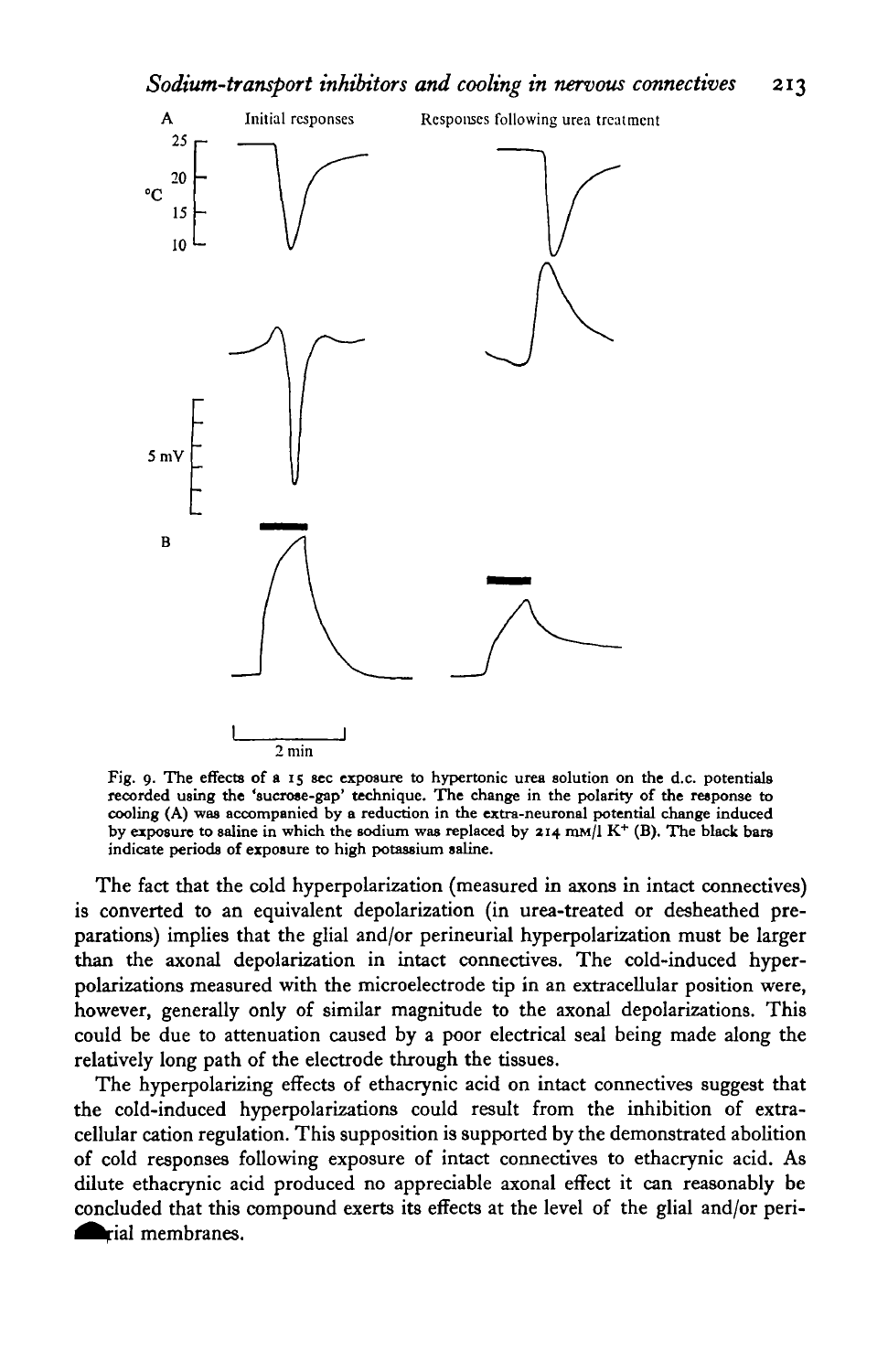

Fig. 10. The effects of strophanthidin ( $\sigma$ -2 mM/l) on the d.c. potential and the response to cooling in a desheathed connective. The broken horizontal black line indicates the period of exposure to strophanthidin. 'Sucrose-gap' recording.

Ethacrynic acid is known to inhibit ouabain-insensitive sodium transport in some biological membranes (cf. Lubowitz & Whittam, 1969; Leblanc & Erlij, 1969; Whittenbury and Fishman, 1969). Such an inhibition could produce a hyperpolarizing response in intact connectives in two ways: by the inhibition of an inwardly directed electrogenic sodium pump (situated either on the perineurial or glial membranes) or by producing a net potassium depolarization of the glial or inwardly-directed perineurial membranes. The latter effect could be produced by the intercellular accumulation of potassium ions resulting from the inhibition of a linked sodium-potassium exchange pump situated on the glial membranes. In this case it would be necessary to assume that such an increased extracellular potassium concentration produced a larger depolarization of the glial and/or inner perineurial membranes than the axon membranes so as to achieve a net hyperpolarization, when measured from within a giant axon. Such a supposition would not be unreasonable. From the Nernst slope for potassium in cockroach giant axons, the exponential portion of which exhibits a 46 mV slope for decade change in concentration (P. K. Schofield & J. E. Treherne, in preparation), it can be calculated that a  $7 \text{ mV}$  axonal depolarization would correspond to an increase in the extra-axonal potassium concentration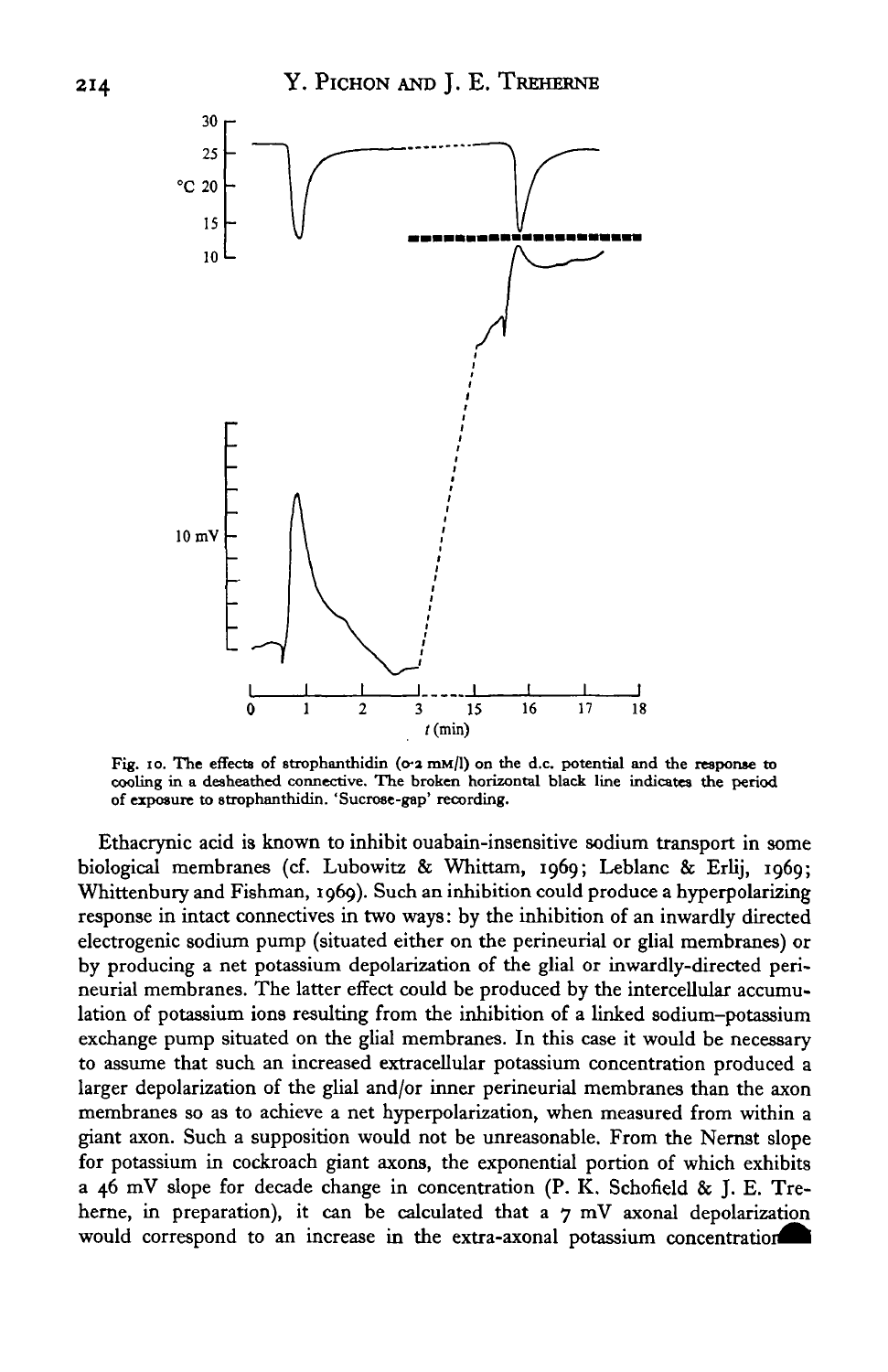

Fig. 11. The effects of ethacrynic acid (o<sup>-2</sup> mM/l) on the d.c. potential and the response to **cooling in a desheathed connective. The broken horizontal black line indicates the period of exposure to ethacrynic acid. 'Sucrose-gap' recording.**



**Fig. 12. The effects of ethacrynic acid (o'2 mM/1) on the d.c. potential and the responses to cooling in an intact connective. The broken horizontal black line indicates the period of exposure to ethacrynic acid. 'Sucrose-gap' recording.**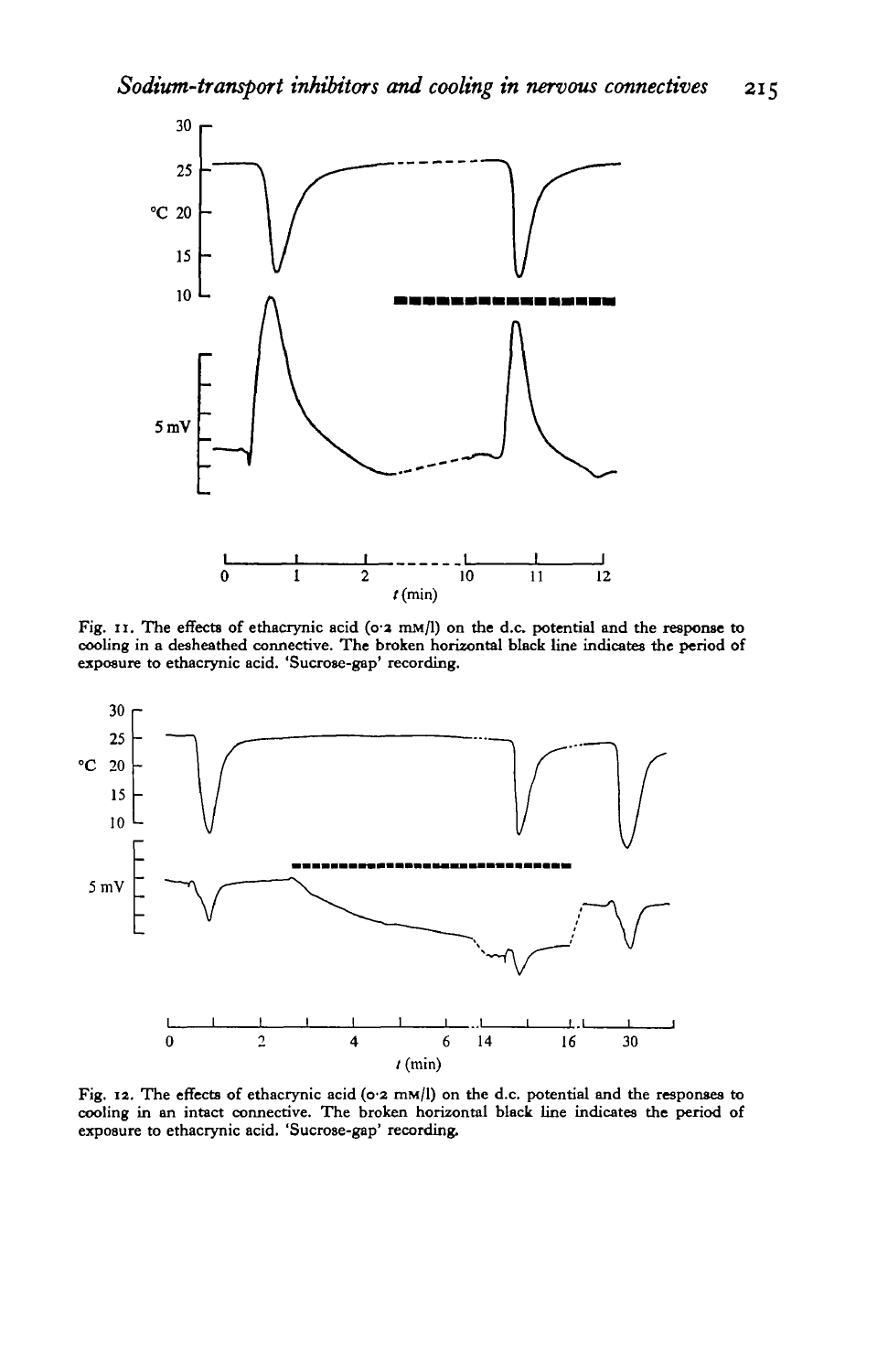

Fig. 13. Microelectrode recording showing the effects of ethacrynic acid (0.2 mm/l) on the potentials recorded from within a giant axon in an intact connective. The arrow indicates the time at which the preparation was exposed to ethacrynic acid. A cold-induced hyperpolarization was not evoked following exposure to ethacrynic acid.

approximately 5.9 mM/l (i.e. from 3.1 to 9.0 mM/l K+). By analogy with other glial membranes (Nicholls & Kuffler, 1964; Kuffler, Nicholls & Orkand, 1966), which behave effectively as accurate potassium electrodes, it can be calculated that an equivalent change in potassium concentration could induce a depolarization of the inner perineurial and/or the glial membranes of as much as 27 mV. With such a system it seems clear that strongly hyperpolarizing responses would be recorded with microelectrodes situated within a giant axon in an intact connective.

In the absence of quantitative information concerning the electrochemical properties of the inner perineurial and glial membranes it is, however, difficult to eliminate the possibility that cold- and ethacrynic-induced hyperpolarizations also resulted from the inhibition of an electrogenic component in sodium transport into the extracellular fluid. As mentioned earlier, it has been tentatively suggested that the positive 'sheath' or 'extracellular' potential (Pichon & Boistel, 1967) results from an electrogenic sodium pump situated on the inner perineurial or glial membranes (Treherne & Moreton, 1970; Treherne & Pichon, 1972). However, the existence of a pronounced effect of cold and ethacrynic acid, in inhibiting such a postulated electrogenic pump, would imply that the potassium-sensitivity of the inner perineurial and glial membranes approximate to that of the axonal membranes, which thus effectively cancel each other so as to reveal the inhibition of the electrogenic pump.

The important point which emerges from this investigation is that it has been possible to separate, pharmacologically, the effects of the axonal sodium pump from that of the perineurial and/or glial membranes. It is clear that the axonal membranes are sensitive to cardiac glycosides. This has been shown by the depolarization and reduced cold response induced by strophanthidin in the present investigation, and by the similar effects of ouabain observed by Wilson (1973) in cockroach giant axons. It seems reasonable to suppose, therefore, that axonal sodium transport large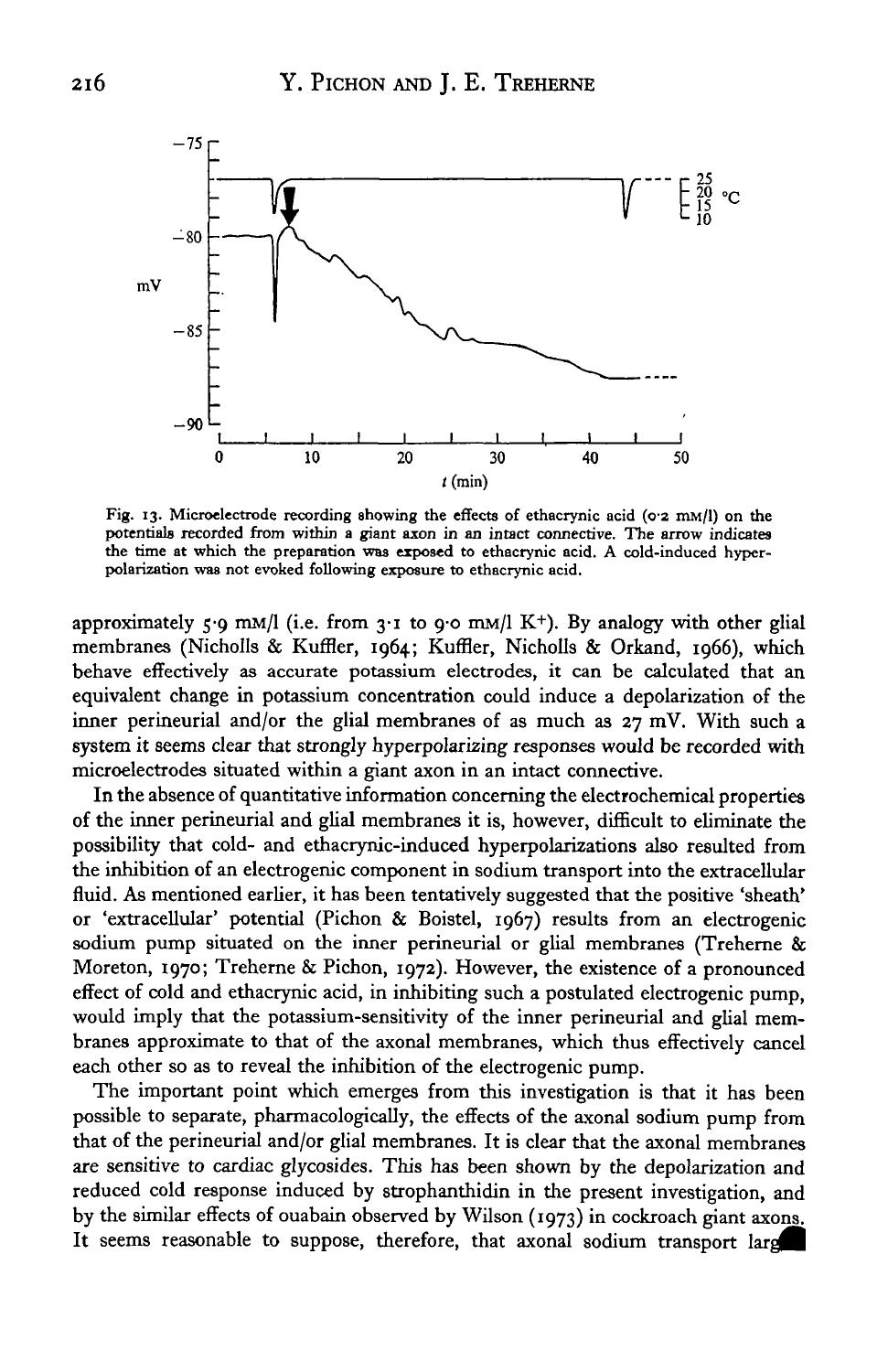**Contributes to the ouabain-sensitive fraction of radio-sodium efflux in cockroach** nerve cords (Treherne, 1966).

The extra-axonal responses recorded in this investigation indicate that, unlike the axonal membranes, the perineurial and/or glial membranes are sensitive to ethacrynic acid. This effect is consistent with the hypothesis that the perineurial and glial elements are involved in the transport of sodium ions to the fluid bathing the axonal surfaces in the insect central nervous system (cf. Treherne, 1967; Treherne & Maddrell, 19676; Treherne, 1974). The present observations also accord with the effect of ethacrynic acid and dilute DNP in slowing the apparent rate of movement of sodium ions to the extra-axonal fluid in intact sodium-depleted connectives when returned to normal saline  $(P. K. Schofled & J. E. Treherne, in preparation).$  They can, in addition, be correlated with the observed inability of lithium ions to induce recovery of the action potentials in sodium-depleted preparations, despite the fact that a rapid recovery could be obtained with lithium saline in connectives in which the bloodbrain barrier was disrupted by brief exposure to hypertonic urea solution. The latter observations could be interpreted as evidence for the existence of perineurial/glial transport to the extra-axonal fluid in intact connectives.

This research has been partly supported by a grant from the D.G.R.S., T.M.72 70295.

#### REFERENCES

- ASHHURST, D. E. (1961). An acid mucopolysaccharide in cockroach ganglia. *Nature, Lond.* **191**, 1224-5.<br>HAUSB, L. L., PATTILLO, R. A., SANCES, A. & MATTINGLY, R. F. (1970). Cell surface coatings and<br>membrane potentials of
- KUFFLER, S. W., NICHOLLS, J. G. & ORKAND, R. (1966). Physiological properties of glial cells in the central nervous system of amphibia. *J. Neurophysiol.* 29, 768–87.
- LANB, N. J. & TREHERNB, J. E. (1970). Uptake of peroxidase by the cockroach central nervous system. Time & Cell 2, 413-25.
- LEBLANC, G. & ERLIJ, D. (1969). Effects of ethacrynic acid on sodium fluxes in frog sartorius muscle.
- Biochim. Biophys. Acta 173, 149-51.<br>LUBOWITZ, H. & WHITTAM, R. (1969). Ion movements in human red cells independent of the sodium<br>pump. J. Physiol. 202, 111-31.<br>NARAHASHI, T. (1963). The properties of insect axons. In Adva
- Beament, J. E. Treherne & V. B. Wigglesworth), vol. 1, pp. 175-256. London & New York:<br>Academic Press. NICHOLLS, J. G. & KUFFLER, S. W. (1964). Extracellular space as a pathway for exchange between blood
- and neurones in the central nervous system of the leech: ionic composition of glial cells and neurones, Neurophysiol.  $27, 645 71$ .
- PICHON, Y. (1974). Axonal conduction in insects. In *Insect Neurobiology* (ed. J. E. Treherne), pp. 73–117. Amsterdam and London: North-Holland.<br>PICHON, Y. & BOISTEL, J. (1966). Application aux fibres géantes de blattes (
- *Blabera craniifer* Bürm.), d'une technique permettant l'introduction d'une microélectrode dans le tissu nerveux, sans résection préalable de la gaine. *J. Physiol. Paris* 58, 592.
- PICHON, Y. & BOISTEL, J. (1967). Microelectrode study of the resting and action potentials of the cockroach giant axon with special reference to the role played by the nerve sheath. *J. exp. Biol.* 47. 357-73-
- PICHON, Y., SATTELLE, D. B. & LANE, N. J. (1972). Conduction processes in the nerve of the moth, *Manduca sexta*, in relation to haemolymph ionic composition and central nervous system ultrastructure. *J. exp. Biol.* 56, 7
- 
- Physiology (ed. J. W. L. Beament, J. E. Treherne and V. B. Wigglesworth), vol. 1, pp. 315-99.<br>London and New York: Academic Press.<br>SMITH, D. S. & TREHERNE, J. E. (1963). Functional aspects of the organization of the insect